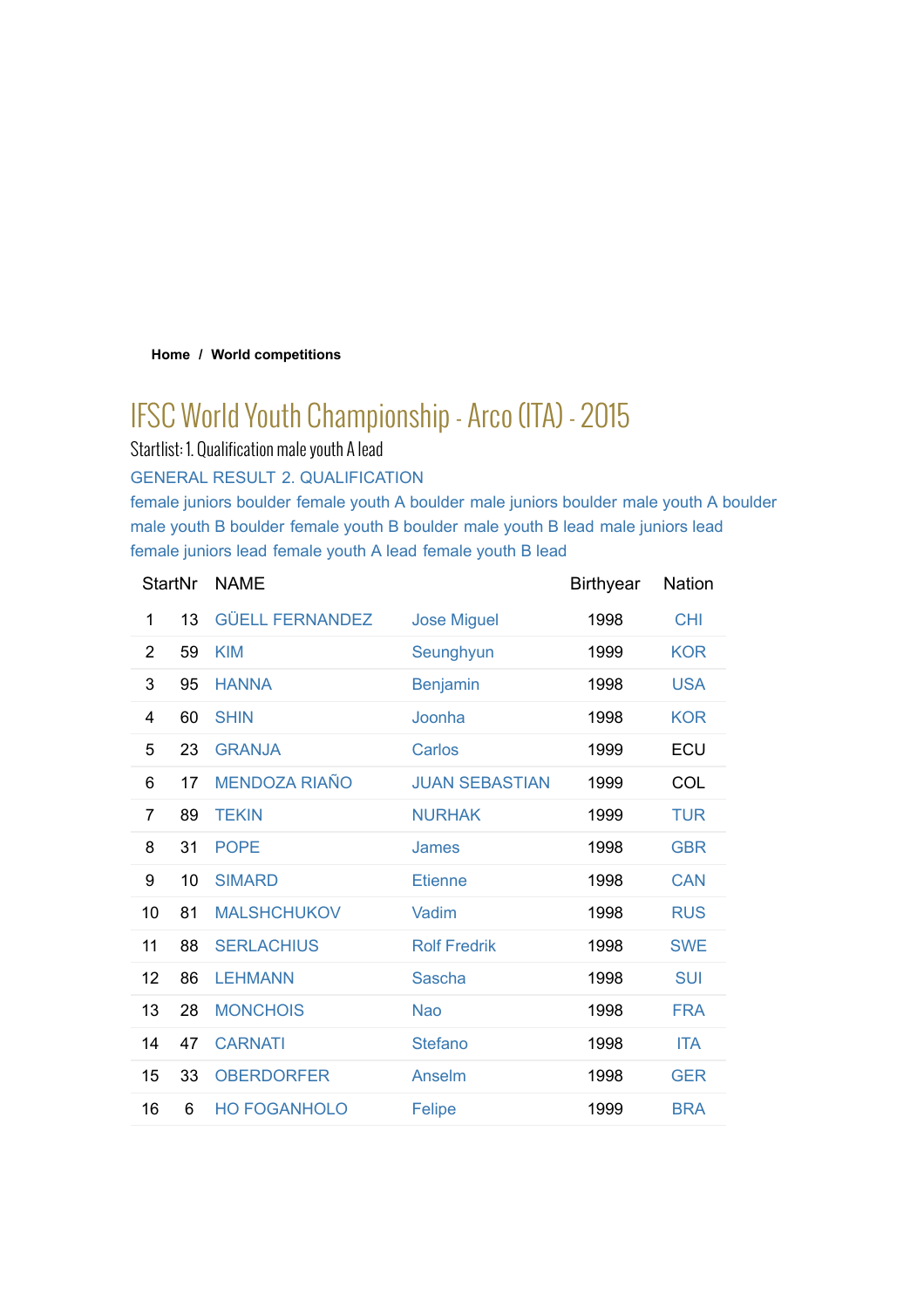| <b>StartNr</b> |                | <b>NAME</b>            |                  | <b>Birthyear</b> | <b>Nation</b> |
|----------------|----------------|------------------------|------------------|------------------|---------------|
| 17             | 79             | <b>AMALER</b><br>Jacob |                  | 1999             | <b>RSA</b>    |
| 18             | 77             | <b>POBE</b>            | Katleho          | 1998             | <b>RSA</b>    |
| 19             | 93             | <b>LIGHTNER</b>        | Kai              | 1999             | <b>USA</b>    |
| 20             | 66             | <b>MENDEZ GUZMÁN</b>   | Ernesto          | 1999             | <b>MEX</b>    |
| 21             | 37             | <b>RAMOS</b>           | <b>BRYAN</b>     | 1998             | <b>GUA</b>    |
| 22             | 5              | <b>LEMPEREUR</b>       | <b>Sven</b>      | 1999             | <b>BEL</b>    |
| 23             | 26             | <b>PARMENTIER</b>      | Hugo             | 1998             | <b>FRA</b>    |
| 24             | 32             | <b>DAWSON</b>          | Peter            | 1998             | <b>GBR</b>    |
| 25             | 49             | <b>KOSTNER</b>         | Janluca          | 1998             | <b>ITA</b>    |
| 26             | 83             | <b>SHEVCHENKO</b>      | <b>Vladislav</b> | 1998             | <b>RUS</b>    |
| 27             | 39             | <b>STROMMER</b>        | Soma             | 1999             | <b>HUN</b>    |
| 28             | 12             | <b>VALENZUELA</b>      | juan jose        | 1998             | <b>CHI</b>    |
| 29             | 20             | <b>TROJAN</b>          | Vojtech          | 1999             | <b>CZE</b>    |
| 30             | $\overline{7}$ | <b>ALTANCHEV</b>       | <b>Hristo</b>    | 1998             | <b>BUL</b>    |
| 31             | 76             | <b>CURTIS</b>          | Jaya             | 1998             | <b>RSA</b>    |
| 32             | 8              | <b>FRICKER</b>         | <b>Alex</b>      | 1999             | <b>CAN</b>    |
| 33             | 19             | <b>KLIGER</b>          | Petr             | 1998             | <b>CZE</b>    |
| 34             | 34             | <b>MARSCHNER</b>       | <b>Kim</b>       | 1998             | <b>GER</b>    |
| 35             | 46             | <b>LEVIN</b>           | Ram              | 1998             | <b>ISR</b>    |
| 36             | 36             | <b>VALSAMIDIS</b>      | <b>Matthaios</b> | 1999             | <b>GRE</b>    |
| 37             | 45             | <b>SHEMLA</b>          | Yuval            | 1998             | <b>ISR</b>    |
| 38             | 30             | <b>DAVIDSON</b>        | Angus            | 1998             | <b>GBR</b>    |
| 39             | 3              | <b>ANSION</b>          | <b>Arnaud</b>    | 1998             | <b>BEL</b>    |
| 40             | 78             | <b>MEINEL</b>          | <b>Nicholas</b>  | 1999             | <b>RSA</b>    |
| 41             | 14             | <b>IÑIGUEZ</b>         | Pedro            | 1999             | <b>CHI</b>    |
| 42             | 15             | <b>PANG</b>            | <b>Runlin</b>    | 1998             | <b>CHN</b>    |
| 43             | 53             | <b>NAKAGAMI</b>        | <b>Taito</b>     | 1999             | <b>JPN</b>    |
| 44             | 97             | <b>TAFT - PITTMAN</b>  | <b>Bobby</b>     | 1999             | <b>USA</b>    |
| 45             | 94             | <b>ENRIGHT</b>         | <b>Sam</b>       | 1998             | <b>USA</b>    |
| 46             | 52             | <b>OGATA</b>           | Yoshiyuki        | 1998             | <b>JPN</b>    |
| 47             | 82             | <b>BAKIN</b>           | <b>Artem</b>     | 1999             | <b>RUS</b>    |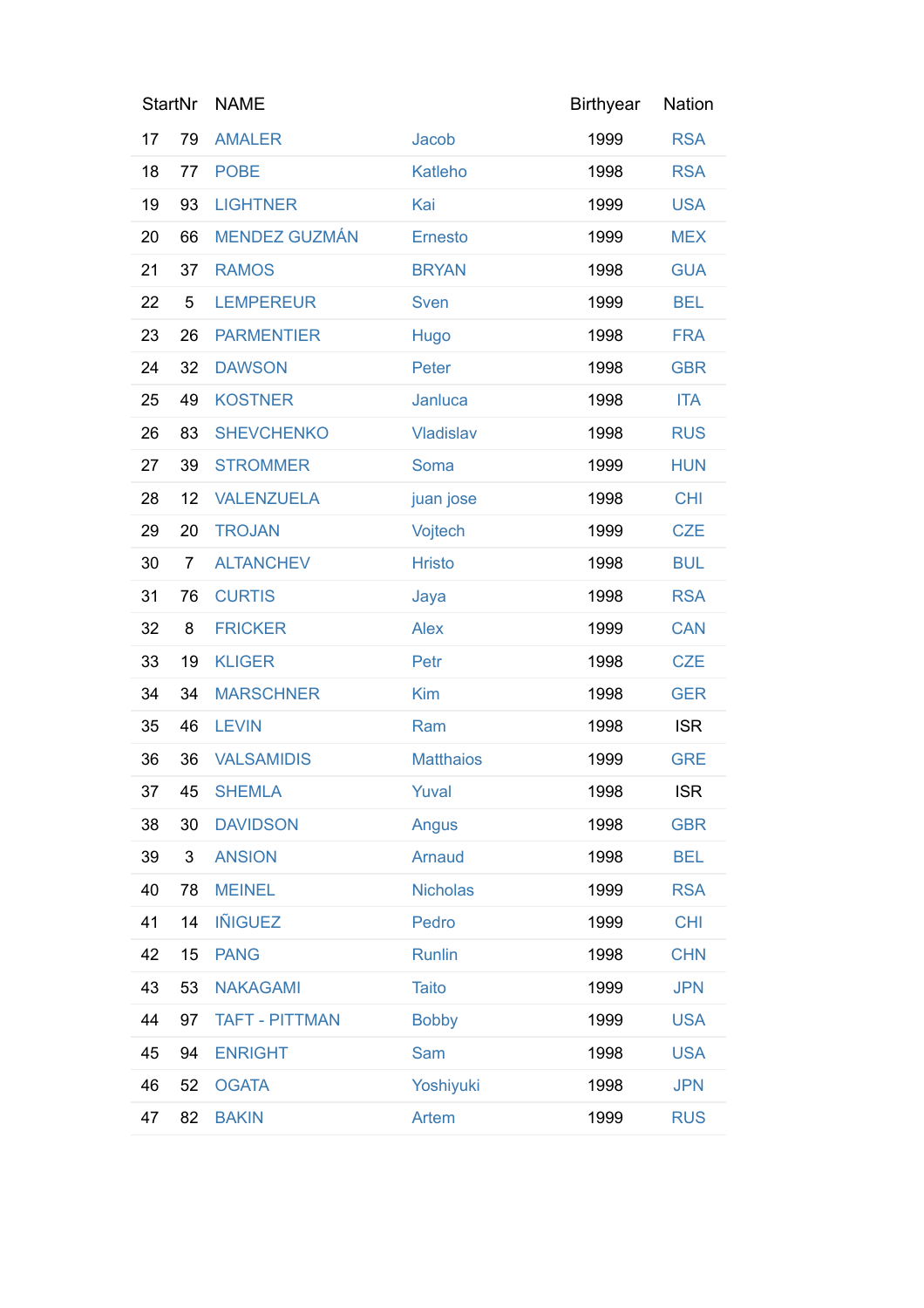| <b>StartNr</b> |                         | <b>NAME</b>                          |                    | <b>Birthyear</b> | Nation     |
|----------------|-------------------------|--------------------------------------|--------------------|------------------|------------|
| 48             | 63                      | <b>GEIMER</b><br><b>Anselm David</b> |                    | 1998             | <b>LUX</b> |
| 49             | 85                      | <b>DVORSEK</b><br><b>Nejc</b>        |                    | 1998             | <b>SLO</b> |
| 50             | 21                      | <b>KENDIK</b>                        | Jan                | 1999             | <b>CZE</b> |
| 51             | 51                      | <b>TOYOTA</b>                        | <b>MASAFUMI</b>    | 1998             | <b>JPN</b> |
| 52             | 96                      | <b>RUANA</b>                         | <b>Rudolph</b>     | 1999             | <b>USA</b> |
| 53             | 70                      | <b>ARMINO</b>                        | <b>Nigel</b>       | 1998             | <b>NED</b> |
| 54             | 50                      | OBERPRANTACH.                        | <b>David</b>       | 1999             | <b>ITA</b> |
| 55             | 25                      | HERNÁNDEZ CASTILLA Àlex              |                    | 1998             | <b>ESP</b> |
| 56             | 11                      | <b>UCHIDA</b>                        | Lucas              | 1998             | <b>CAN</b> |
| 57             | 48                      | <b>BENDAZZOLI</b>                    | Giorgio            | 1999             | <b>ITA</b> |
| 58             | $\overline{2}$          | <b>POSCH</b>                         | <b>Mathias</b>     | 1999             | <b>AUT</b> |
| 59             | 73                      | <b>PECIKIEWICZ</b>                   | <b>Szymon</b>      | 1998             | <b>POL</b> |
| 60             | 29                      | <b>BOSI</b>                          | <b>William</b>     | 1998             | <b>GBR</b> |
| 61             | 69                      | <b>VAN LAERE</b>                     | Don                | 1999             | <b>NED</b> |
| 62             | 92                      | <b>BYELIK</b>                        | <b>Dmytro</b>      | 1999             | <b>UKR</b> |
| 63             | 56                      | <b>ANDRIYENKO</b>                    | Anton              | 1998             | <b>KAZ</b> |
| 64             | 64                      | <b>VENEGAS MEDINA</b>                | <b>José Emilio</b> | 1998             | <b>MEX</b> |
| 65             | 72                      | <b>PELKA</b>                         | Wojciech           | 1999             | <b>POL</b> |
| 66             | $\overline{\mathbf{4}}$ | <b>COLLIN</b>                        | <b>Nicolas</b>     | 1998             | <b>BEL</b> |
| 67             | 24                      | <b>VALENCIA</b>                      | Danny              | 1998             | ECU        |
| 68             | 41                      | <b>RANJAN</b>                        | Lokesh             | 1998             | <b>IND</b> |
| 69             | 9                       | <b>MURDOCH</b>                       | <b>Kyle</b>        | 1998             | <b>CAN</b> |
| 70             | 90                      | <b>AKNCI</b>                         | <b>CIHAN</b>       | 1998             | <b>TUR</b> |
| 71             | 1                       | <b>POSCH</b>                         | Jan-Luca           | 1998             | <b>AUT</b> |
| 72             | 27                      | <b>DUVAL</b>                         | <b>Arsène</b>      | 1999             | <b>FRA</b> |
| 73             | 43                      | <b>ADARSH</b>                        | Singh              | 1998             | <b>IND</b> |
| 74             | 16                      | <b>CAMACHO</b>                       | Julian             | 1999             | COL        |
| 75             | 58                      | LEE                                  | <b>Minyoung</b>    | 1999             | <b>KOR</b> |
| 76             | 91                      | <b>LYSENKO</b>                       | <b>Dmytro</b>      | 1999             | <b>UKR</b> |
| 77             | 55                      | <b>KOGAY</b>                         | Gleb               | 1998             | <b>KAZ</b> |
| 78             | 54                      | <b>MYRZABEKOV</b>                    | Alimzhan           | 1998             | <b>KAZ</b> |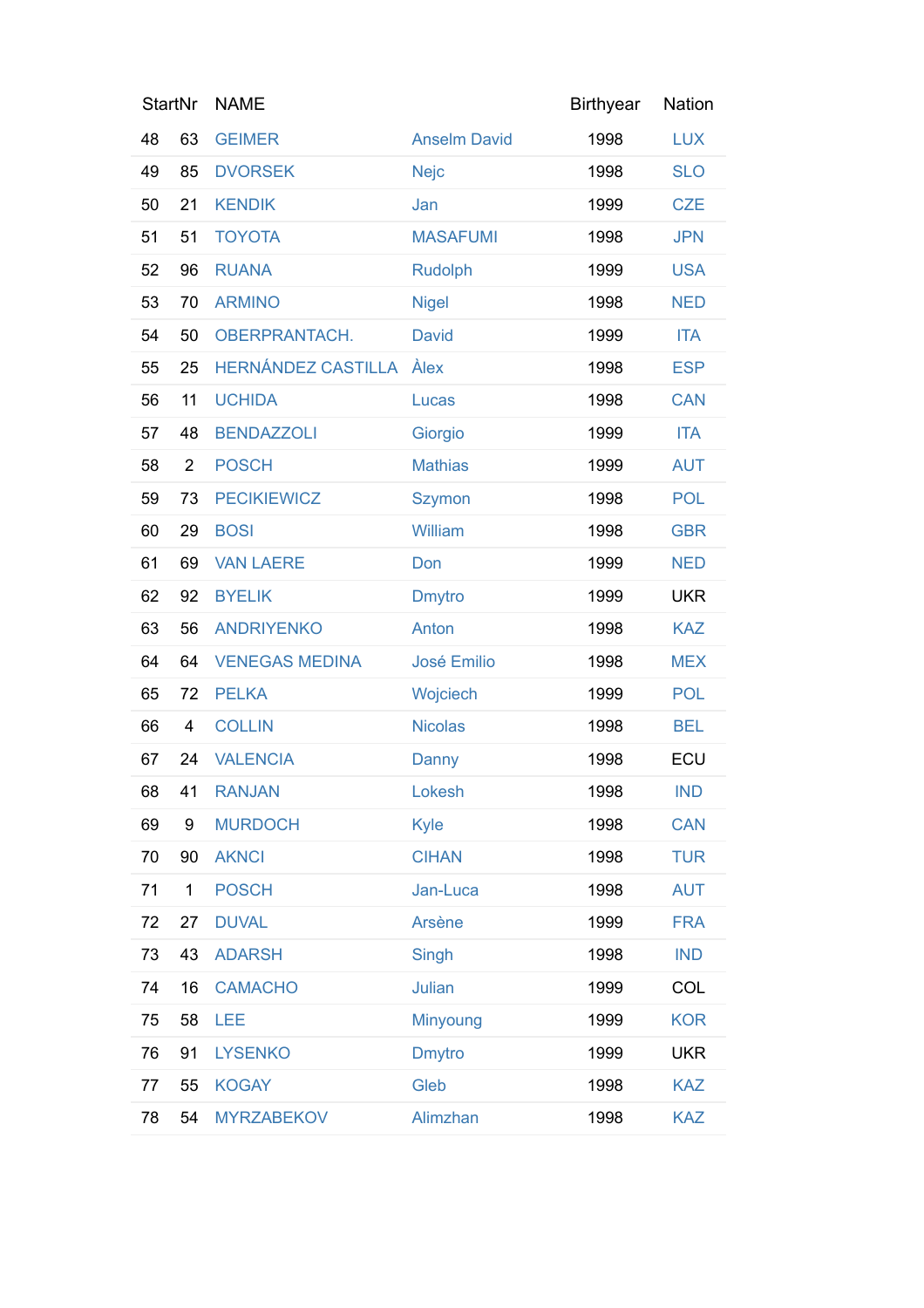| <b>StartNr</b> |    | <b>NAME</b>             |                         | <b>Birthyear</b> | <b>Nation</b> |
|----------------|----|-------------------------|-------------------------|------------------|---------------|
| 79             | 80 | <b>SVIRIDOV</b>         | Anton                   | 1998             | <b>RUS</b>    |
| 80             | 67 | <b>ANGELES ANDRADE</b>  | <b>Alejandro Demian</b> | 1999             | <b>MEX</b>    |
| 81             | 35 | <b>FLOHÉ</b>            | Yannick                 | 1999             | <b>GER</b>    |
| 82             | 68 | <b>BRAND</b>            | <b>Mark</b>             | 1998             | <b>NED</b>    |
| 83             | 40 | <b>ARYA</b>             | <b>Reza</b>             | 1999             | <b>INA</b>    |
| 84             | 61 | LEE                     | <b>Sungsu</b>           | 1999             | <b>KOR</b>    |
| 85             | 44 | <b>SARCHESHMEHP.</b>    | <b>Saleh</b>            | 1999             | IRI           |
| 86             | 38 | <b>MORALES</b>          | <b>Erick</b>            | 1999             | <b>GUA</b>    |
| 87             | 18 | <b>FERNANDEZ URBANO</b> | <b>ALEJANDRO</b>        | 1998             | <b>COL</b>    |
| 88             | 84 | <b>ROZMANIC</b>         | <b>Tine</b>             | 1998             | <b>SLO</b>    |
| 89             | 65 | <b>TIRADO NIETO</b>     | <b>Mauricio</b>         | 1998             | <b>MEX</b>    |
| 90             | 74 | <b>CHRAPOWICKI</b>      | Filip                   | 1998             | <b>POL</b>    |
| 91             | 42 | <b>GAIKWAD</b>          | <b>Akash Sanjay</b>     | 1998             | <b>IND</b>    |
| 92             | 71 | <b>BØE</b>              | <b>Leo Ketil</b>        | 1999             | <b>NOR</b>    |
| 93             | 22 | <b>KONECNY</b>          | <b>Jakub</b>            | 1999             | <b>CZE</b>    |
| 94             |    | <b>YAMCHUK</b>          | <b>Danila</b>           | 1999             | LAT           |
| 95             |    | <b>SAHIN</b>            | <b>SARP</b>             | 1999             | <b>TUR</b>    |
| 96             |    | <b>SABUROV</b>          | <b>Denis</b>            | 1999             | <b>KAZ</b>    |
|                |    |                         |                         |                  |               |

## **ANTI-DOPING**

- World Anti-Doping-Agency
- Therapeutic Use Exemption

# **SPORT**

- Event Calendar
- Results & Ranking
- Rules Last Updates
- Application Calendar
- Sport Contact

## **IFSC**

- Members news
- $\frac{1}{1}$  Structure
	- Our Values
	- IFSC Contacts

#### **IFSC PARTHERS**

<u>o dia dia dia 4</u>

 $\sim$   $-$ 

<u>. . . . . . . . . . . . . . . .</u>



# **PARTMERSHIPS**

**MEDIA**